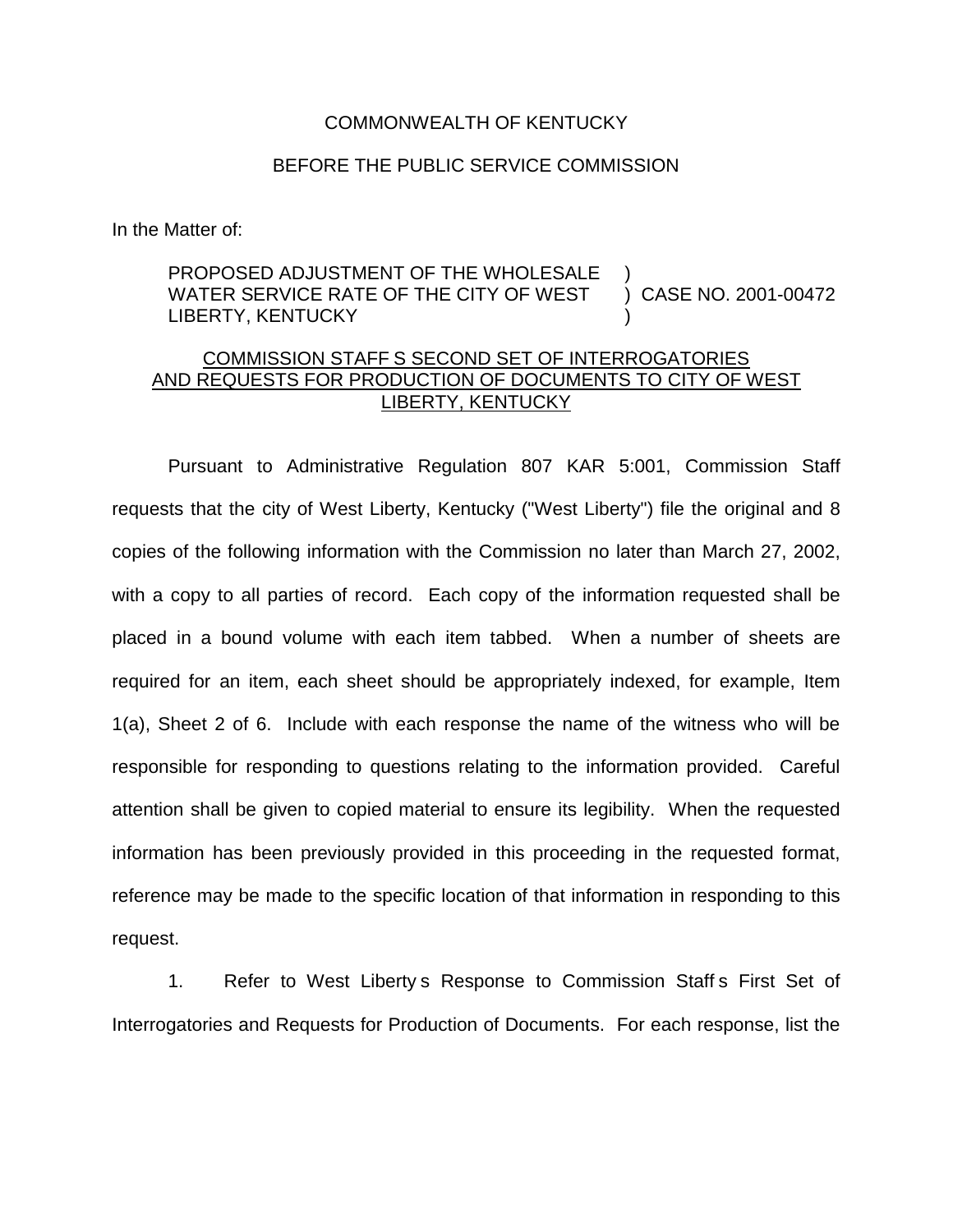name and position of the person who prepared the response and is responsible for responding to questions related to the response.

2. Provide all financial and engineering studies that West Liberty prepared or commissioned that relate to the 1997 Raw Water project.

3. Describe all discussions that West Liberty has held with officials of the Kentucky Infrastructure Authority ( KIA ) since 1996 concerning West Liberty s possible provision of water service to municipal and public utilities within the general vicinity of West Liberty.

4. Provide all correspondence between KIA and West Liberty since 1996.

5. Provide all internal documents, memoranda, notes, and correspondence since 1996 in which West Liberty s possible provision of water service to municipal and public utilities within the general vicinity of West Liberty is discussed.

6. Provide the minutes of each meeting of the West Liberty City Council since 1996 in which the provision of water service to any municipal or public utility within the general vicinity of West Liberty is discussed.

7. Refer to West Liberty s Response to Commission Staff s First Set of Interrogatories and Requests for Production of Documents, Item 1. List and describe the major repairs referred to in the response and state the cost of each repair.

8. Refer to West Liberty s Response to Commission Staff s First Set of Interrogatories and Requests for Production of Documents, Item 2. List the materials and suppliers that account for the expense of \$61,680 and state each item s cost.

9. Provide a cost breakdown of the 1997 Raw Water Supply Project s major components (e.g., intakes, pipelines, pumps).

-2-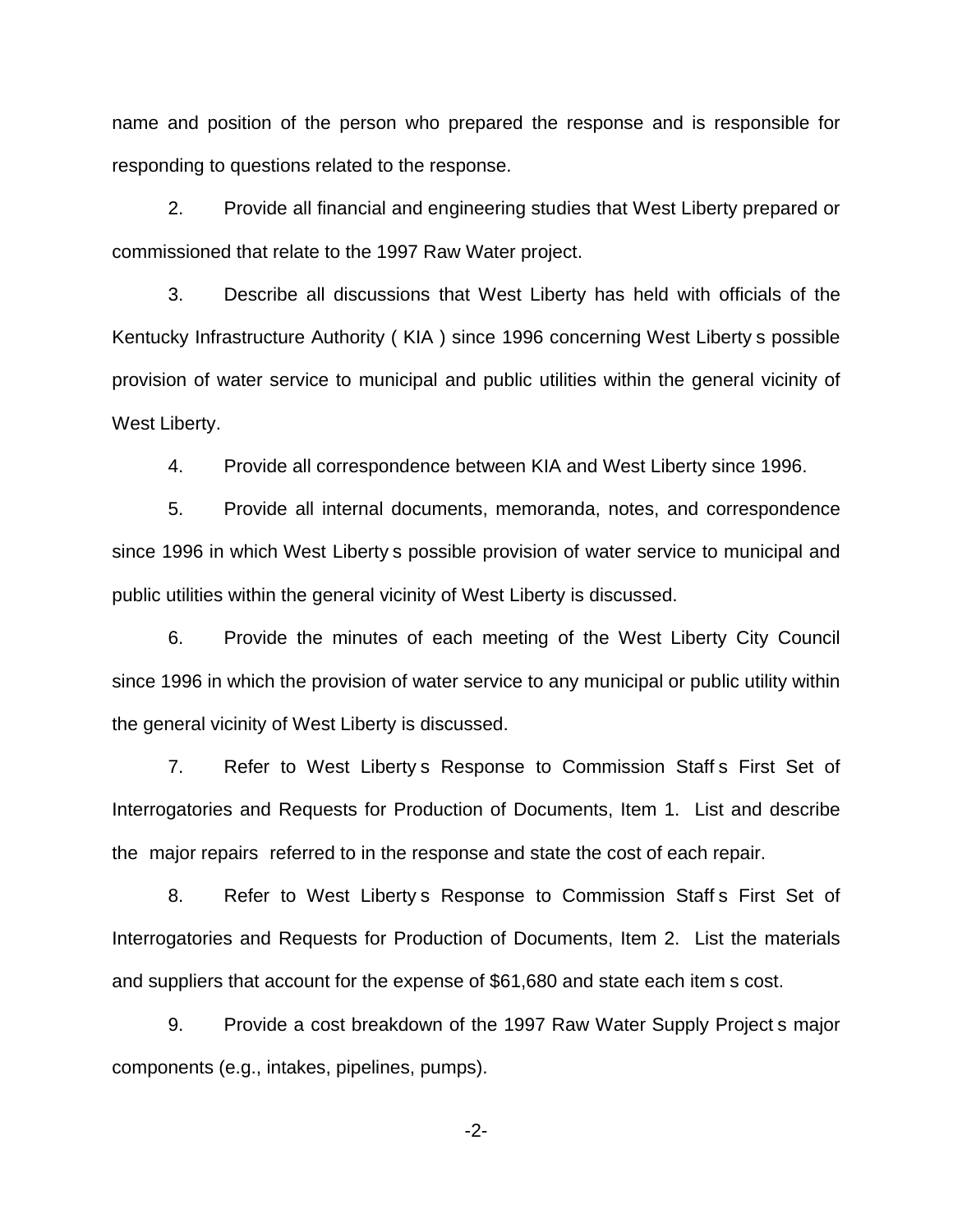10. State the number of customers that West Liberty s sewer operations served as of June 30 of

a. 1999.

b. 2000.

c. 2001.

11. a. State how frequently West Liberty reads the water meters for its retail and wholesale customers.

b. State the names and positions of the West Liberty employees who read water meters during the test period.

12. West Liberty s General Ledger for the test period indicates an expenditure of \$7,000 for Billing Software  $(9/8/99)$  and \$6,579 for Greentree Systems  $(11/4/99).$ <sup>1</sup>

a. For each expenditure, describe the nature of the acquisition and identify the divisions that will use the acquired items or services.

b. For each expenditure, state whether West Liberty expects to incur similar expenditures on a recurring basis. Explain.

c. If West Liberty does not expect to incur these expenditures on a recurring basis, explain whether these expenditures should be capitalized and amortized over a period of several years.

13. West Liberty s Salaries and Wages expense for the test period was \$151,555. State whether any pro forma adjustments should be made to Salaries and Wages (and any related accounts such as Retirement, Payroll Taxes, etc.) to reflect

 $1$  These amounts represent total expenditures and were allocated evenly between water operations and sewer operations.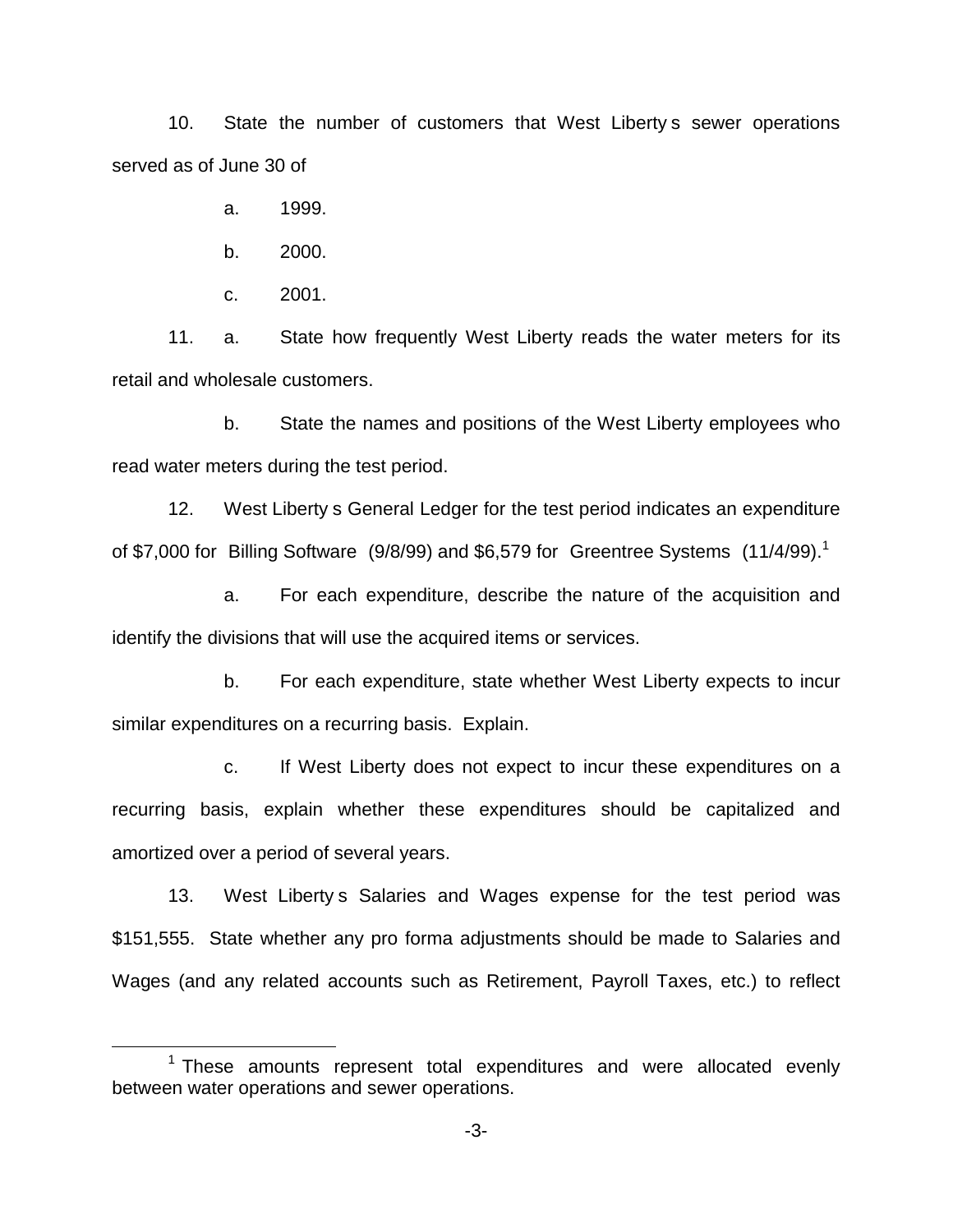subsequent pay increases, retirements, attrition, turnover, new hires, or other personnel changes. If pro forma adjustments should be made, identify each proposed adjustment, state the nature of the proposed adjustment, and show the calculations used to derive the amount of the proposed adjustment.

14. a. Describe the nature of the Bad Debts Expense of \$606.

b. State whether Morgan County Water District ( Morgan District ) paid all bills for water service rendered to it during the test period.

c. Explain how Bad Debts expense of \$606 is related to the provision of wholesale water service to Morgan District.

15. a. Describe the nature of Postage expense of \$1,283.

b. State the amount of Postage expense of \$1,283 that is related to the mailing of bills to retail customers.

c. State whether West Liberty agrees that postage expense related to the mailing of bills to retail customers should not be allocated to Morgan District.

16. Describe the terms of all health and life insurance benefits that West Liberty provides to employees involved in its water operations. This description should describe the scope of the benefits (i.e., single or family coverage).

17. During the test period, West Liberty s water operations incurred insurance expenses of \$11,067.

a. Provide a copy of each insurance policy whose premiums were included in this expense.

-4-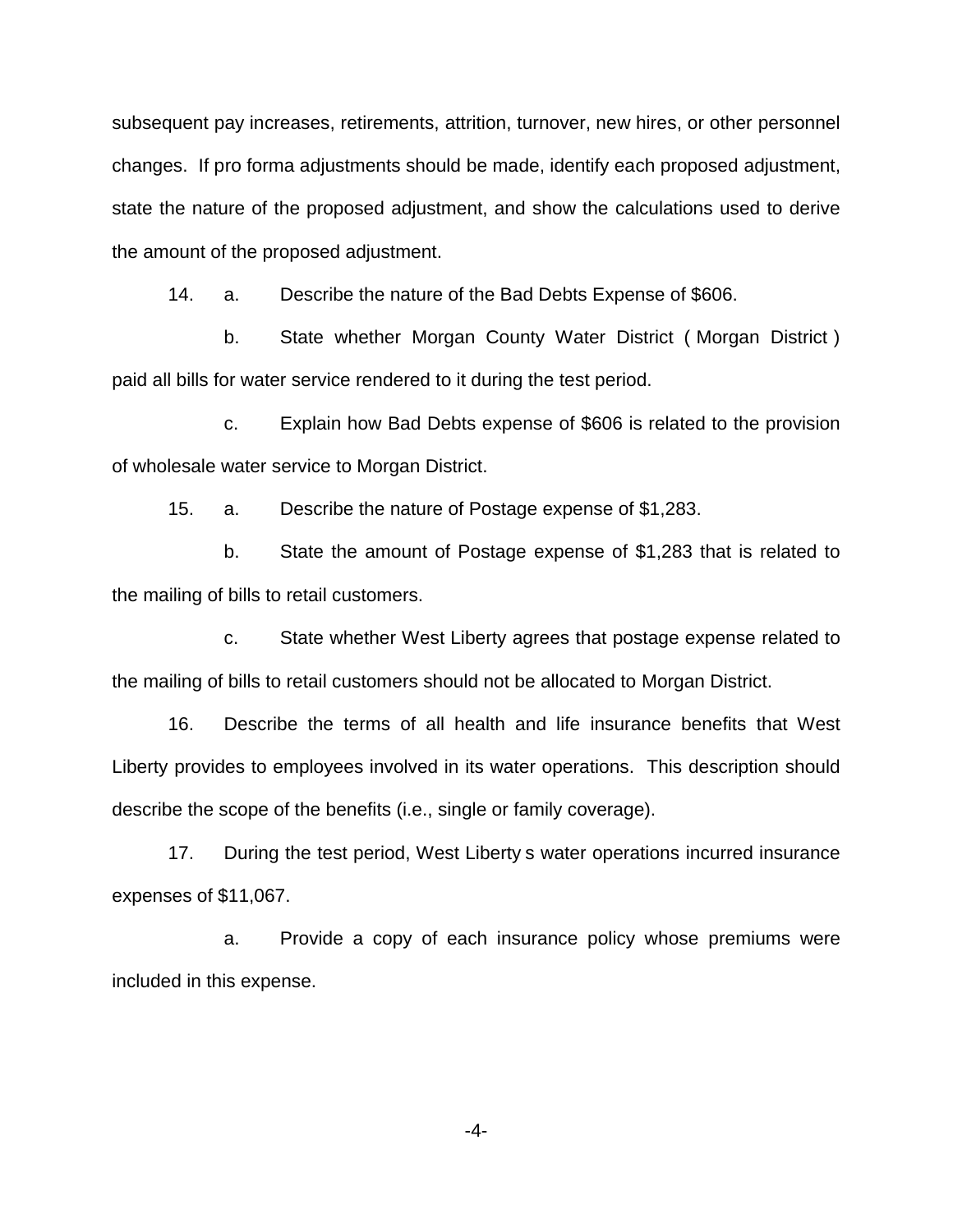b. For each policy that covered assets or services of other West Liberty operations, describe how West Liberty allocated the policy premium between its operations.

c. State whether the premiums for these policies have been revised since the test period. For any revision, provide the most recent insurance premium invoice.

18. a. Describe the chemical process that West Liberty uses to treat its water.

b. Explain why test period chemicals expense of \$75,733 is representative of West Liberty s pro forma operations.

19. West Liberty s test period general ledger shows two payments to SAL and several payments to Citgo that are included in Chemicals expense.

a. Identify the chemicals that West Liberty purchased from these vendors.

b. State whether these expenditures are expected to occur on recurring basis.

20. Refer to West Liberty s Response to Commission Staff s First Set of Interrogatories and Requests for Production of Documents, Item 9.

a. Explain how the cap was determined.

b. State when Mayor Wells initially determined the cap level.

c. Describe any changes made to the level of the cap since its initial determination.

-5-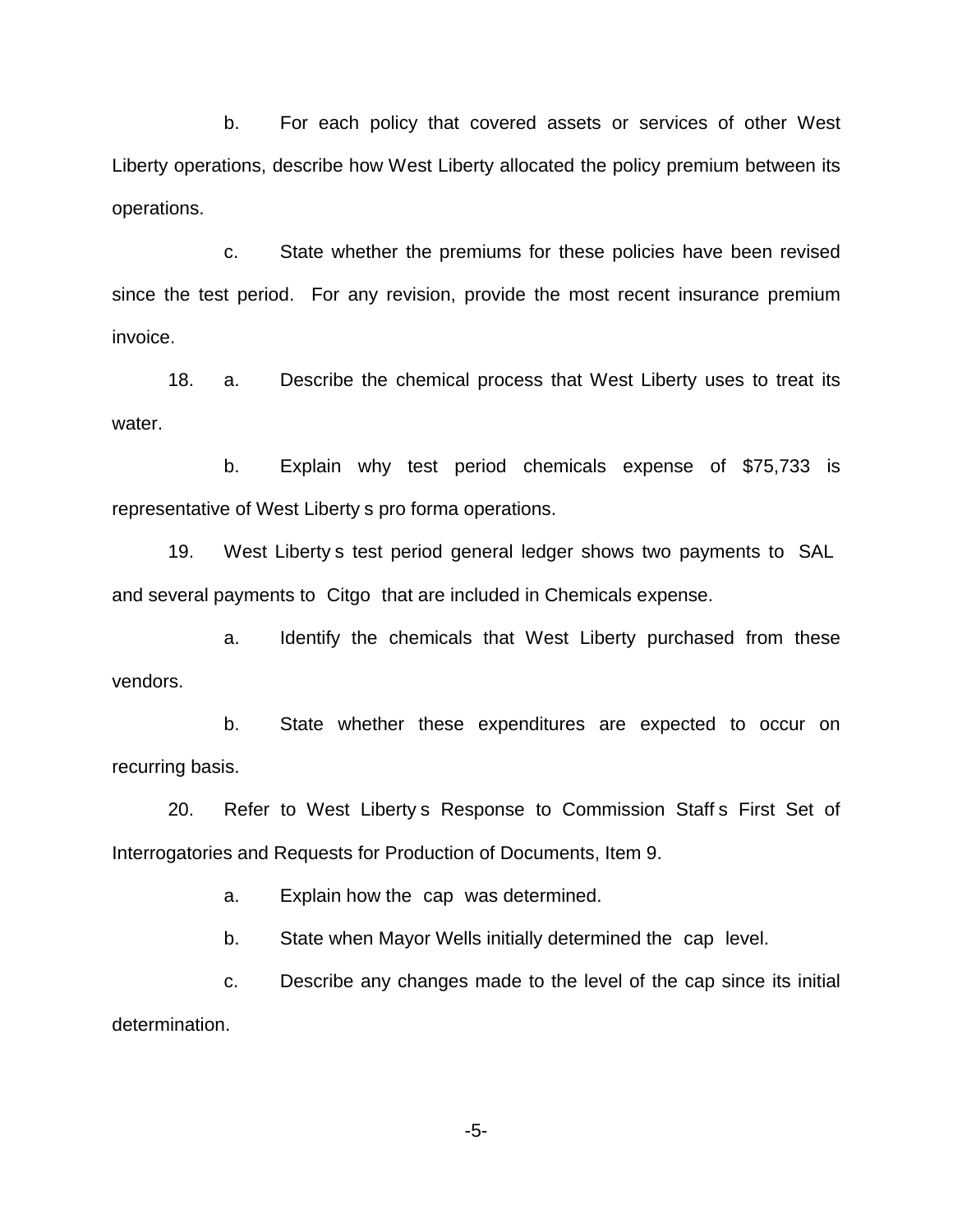d. Explain how West Liberty s Response is consistent with its response to the Commission s Order of December 26, 2001, Items 7 and 8, in which West Liberty stated that it does not allocate costs and has no shared or joint costs.

e. State whether the \$40,000 charged to water is an allocation of administrative overhead.

21. a. List each West Liberty employee that provided office and administrative services to West Liberty s water operations.

b. For each employee listed in response to Item 21(a):

(1) State the employee s test period wage rate and current wage rate.

(2) Describe the employee s duties for all West Liberty operations.

(3) Describe the employee s duties that relate to West Liberty s water operations.

(4) Describe the percentage of the employee s work time that is devoted to West Liberty s water operations.

22. List and describe each legal service that West Liberty provided its water operations for the test period.

23. Describe the office space and facilities that West Liberty provides for its water operations.

24. a. Explain the nature and purposes of test period uniform allowance expense of \$6,197.

-6-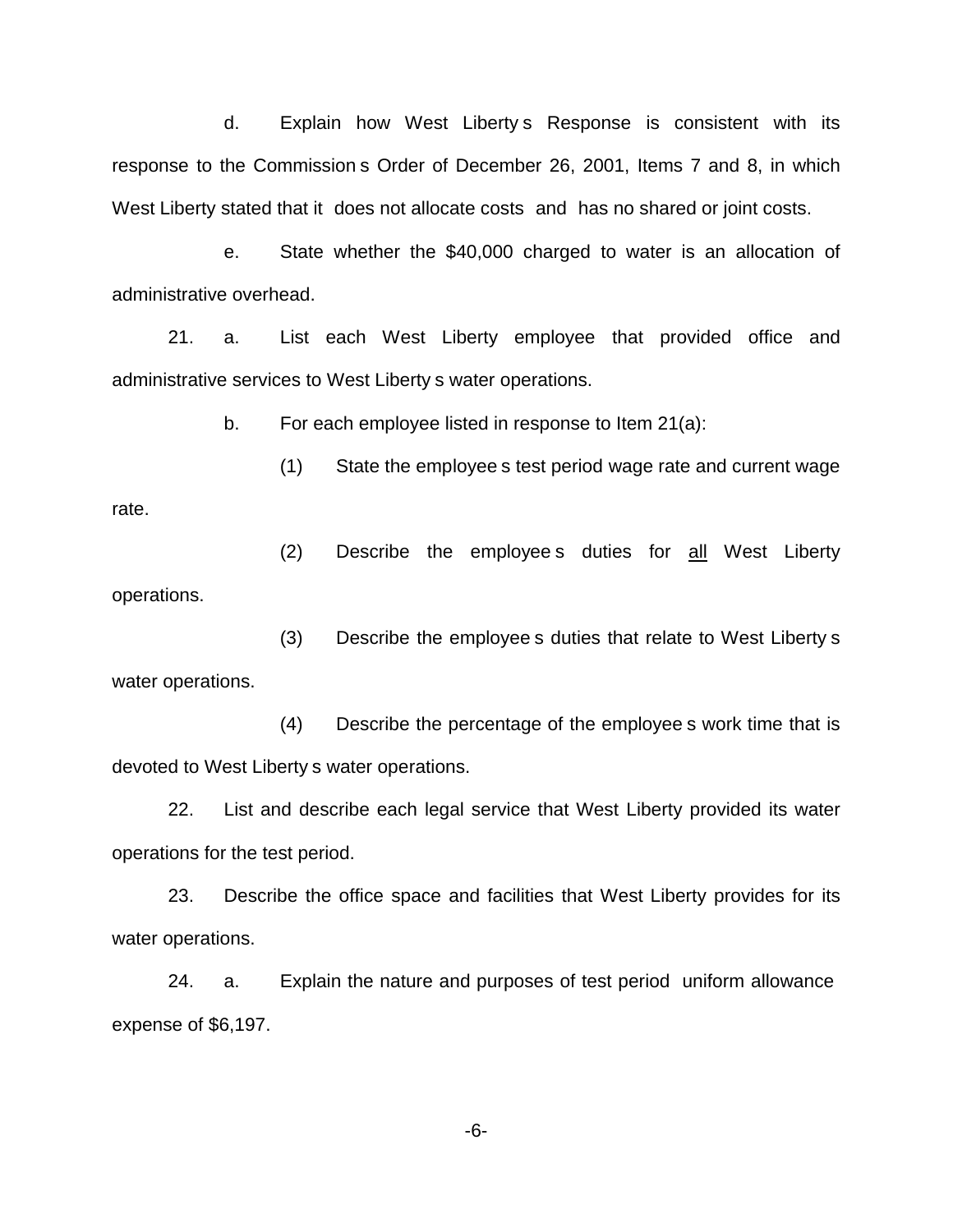b. Explain why this test period level of expenses is representative of ongoing operations.

25. a. State whether West Liberty s water-related interest income should be considered in determining Morgan District s wholesale rate. Explain.

b. If West Liberty s water-related interest income were considered in determining Morgan District s wholesale rate, state the level of the income that should be considered.

26. a. Provide West Liberty s rates for retail water service that were in effect as of June 30, 2000.

b. Provide West Liberty s rates for retail water service that are currently in effect.

27. a. State whether West Liberty provides retail water service to the East Kentucky Correctional Complex.

b. If West Liberty provides retail water service to the East Kentucky Correctional Complex,

(1) State the East Kentucky Correctional Complex s water purchases for each month of the period from July 1, 1999 to June 30, 2001.

(2) State the rate that West Liberty assesses to the East Kentucky Correctional Complex.

(3) Provide the contract for water service between the East Kentucky Correctional Complex and West Liberty.

28. Refer to West Liberty s Response to the Commission s Order of December 26, 2001, Item 2, Attachment B at 72. Provide a breakdown showing the

-7-